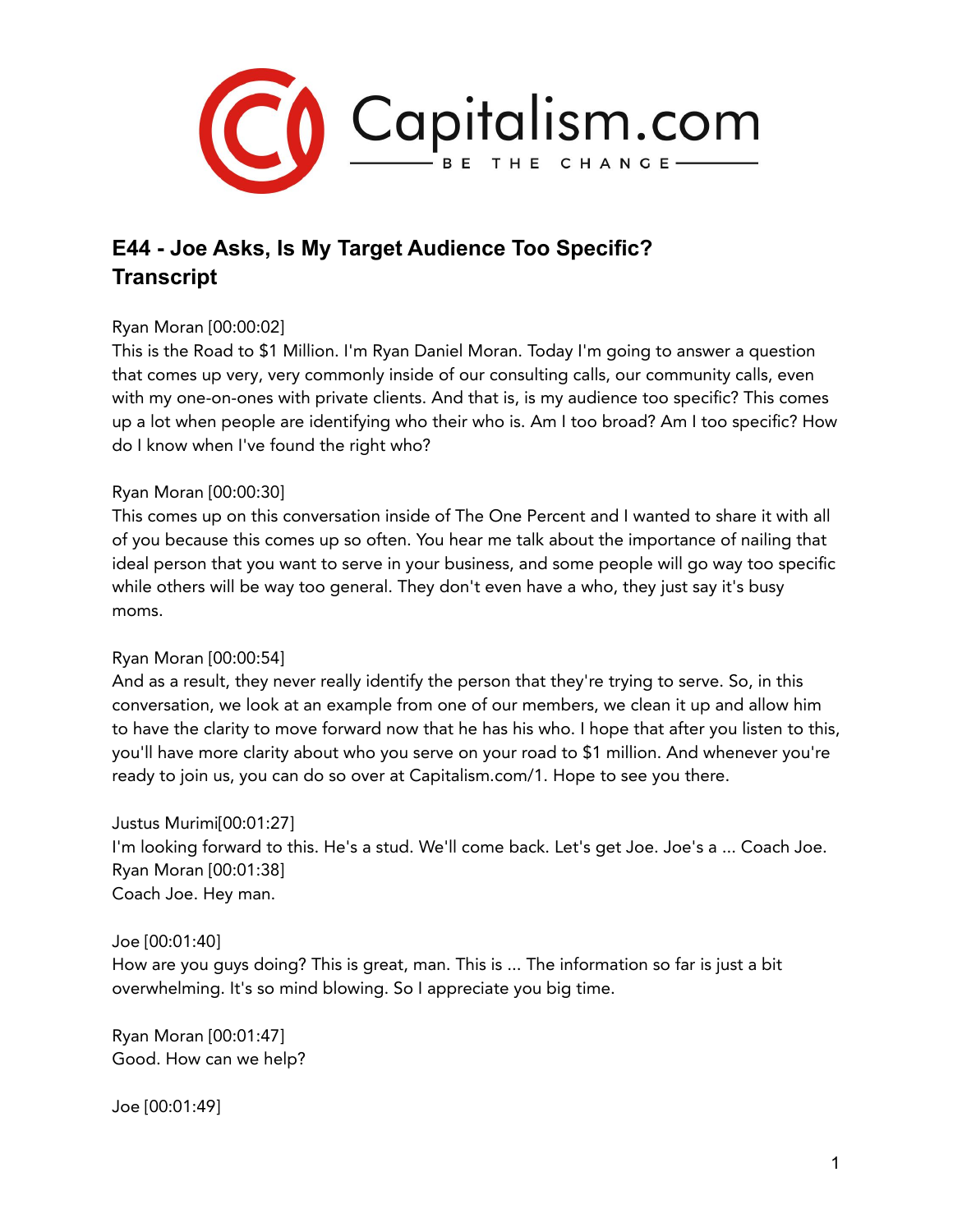

I'm going to give you a short context about it the best I can, and then my question. So, Justus and Leah actually helped me figure this out big time, this person is based on me, this is ... My who is athletes turned entrepreneur. Why? Because athletes never retire. Now, business is their new Super Bowl chase, right?

# Joe [00:02:07]

So, our hero is ... He just finished playing sports. He wants to start a business, maintain his athleticism, and go on the move, right? He wants to become Dwayne Johnson. So, he's going to run into low energy, higher stress, less sleep, all these different problems. Now, in a podcast that you had with Thin Line Anthem, one of the guys that ... I think his name was Steve. He said something that stuck with me.

# Joe [00:02:29]

He said from a bleeding neck standpoint. So, when I think about that, I'm like, do I ... Should I niche down further? So, for example, I'm thinking about the first product being for sleep, and I'm thinking about, for example, it being for sleep with a big focus on post-concussion syndrome, because 3.8 million athletes experience concussions every year, and how it affects insomnia for some brain recovery for mental health.

# Joe [00:02:55]

And then obviously you get fatigued throughout the day and irritability and all these different things. There's all these problems that it causes. So, should I be niching down that far to something like post concussion syndrome or do I keep ...

# Ryan Moran [00:03:07]

You're fine. You're totally specific enough. You just mentioned a pain point for a specific person. You don't need to go more specific than the person. You go more specific with your product line, not with the actual person. You're plenty specific. Athletes who are just retired and are starting a new adventure is perfectly specific enough.

# Joe [00:03:28]

Okay, cool. Amazing. Okay. So then, more like if I mention things like post concussion syndrome or things like that, that's when I'm talking about side benefits of the product or things like that.

# Ryan Moran [00:03:39]

Maybe you can say how it fits into one person's life, but to build a whole brand around that I think will prevent you from doing the other things that you want to do and talk about the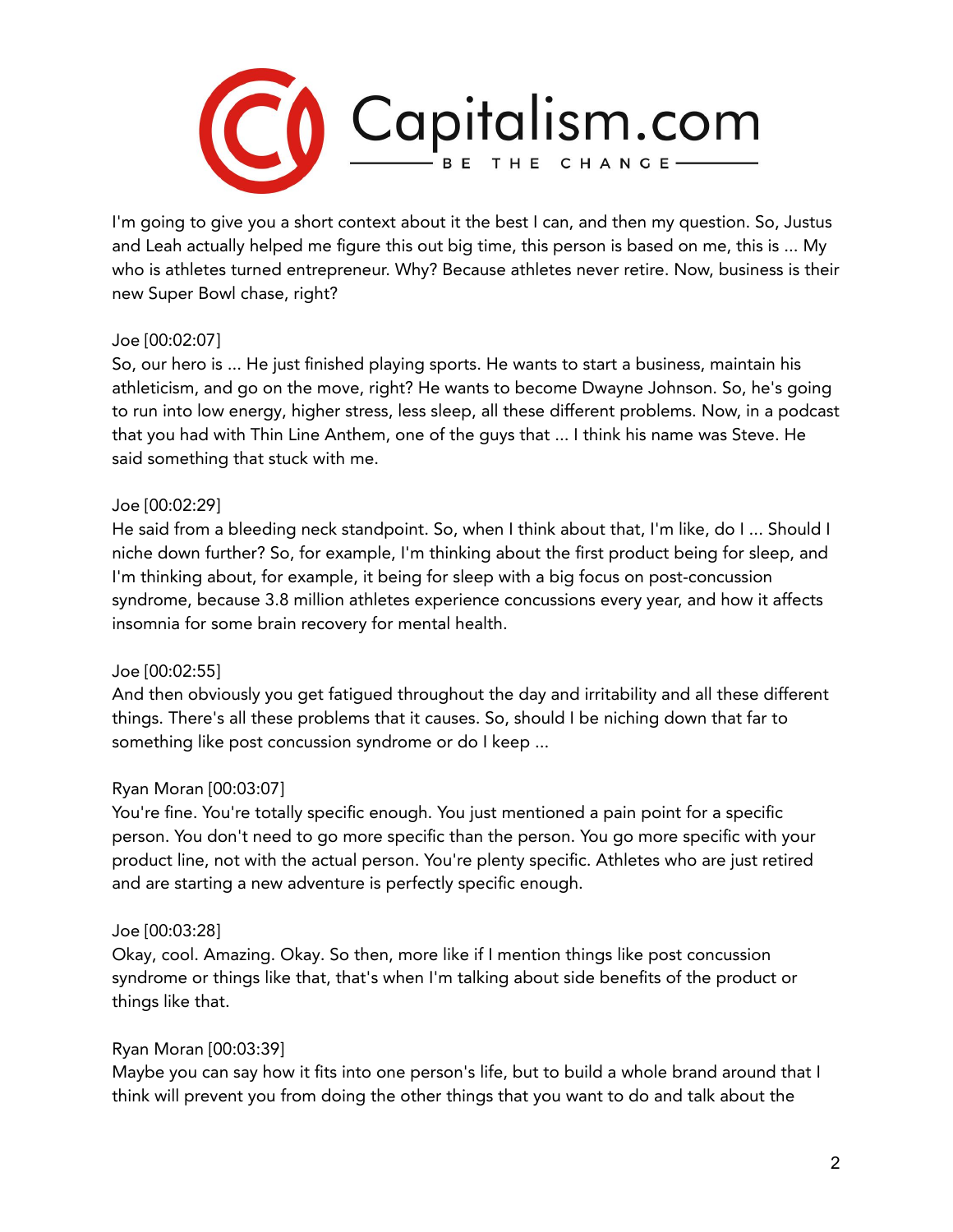

other things that you want to do. So, you can slip it in there, but it doesn't need to be the foundation of your entire brand message.

Joe [00:03:58] Okay. Perfect. Very cool.

Ryan Moran [00:04:02] What types of athletes are you working with right now?

# Joe [00:04:05]

Well, I've been coaching for the last 10 years and I'm also an acupuncturist, but I specialize in injuries for athletes. So, most of the relationships I have are with high level college athletes and pros that they come to me for knee injuries, back injuries, things like that. And they always have questions about all kinds of things. They love to talk about nutrition and sleep and all these ... All this different stuff. So, yeah, that's basically my wheelhouse.

# Ryan Moran [00:04:35]

Yeah. So, every single one of those pain points that you just described is a product. Knee pain, back pain, sleep, post-concussion, mental performance, stress, these are all products. So, your bulls-eye is the retired athlete. That is your bulls-eye and your story is you're a coach who's also an acupuncturist and you've seen it all. You've seen what works and doesn't work and you specialize in athletes. See where I'm going?

Joe [00:05:08] Yeah, absolutely. Absolutely. That's awesome.

Ryan Moran [00:05:10] Perfect brand umbrella for you. Good work, Joe.

Joe [00:05:16] Thank you. Thank you very much, man. I appreciate it.

Ryan Moran [00:05:17] Good to see you.

Justus Murimi [00:05:19] Way to go.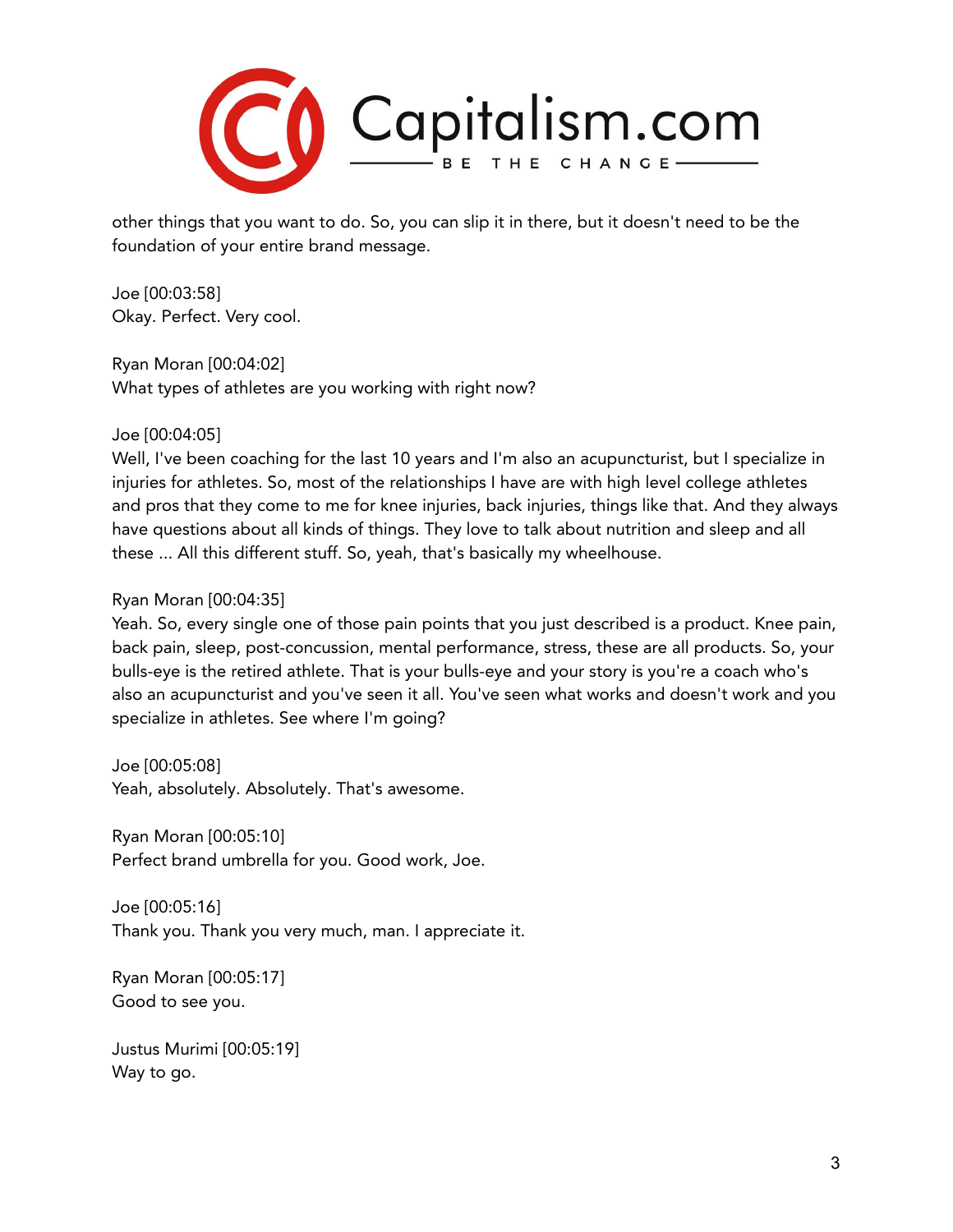

Ryan Moran [00:05:21] What a good day, Justus. What a good day.

# Justus Murimi [00:05:23]

Dude, I'm telling you, I was in The Grind mastermind, and then ... I had orientation earlier this month and then The Grind mastermind. The brands that are being built and the clarity that a lot of these people have is insane. Just insane. I think 5 Days to 7 Figures helped a ton, and just people in the community listening and I think some of the ...

# Justus Murimi [00:05:43]

Even some of the Incubator students coming into The One Percent and just sharing what they've learned and the clarity ... For him, look, he's in front of his customer every single day. So, in my mind, I'm going, dude, once you have a high level pro or college person, bring them on your podcast, talk about their pain points, give them some wisdom, share the podcast, get on an email list, talk about the conversations you just had.

# Justus Murimi [00:06:08]

Now you're an expert in the field. You're helping these people recover and your brand is really easy from there. This is ... The fact that they're in front of the people with the pain and they're already seen as the expert gives them such a shortcut towards brand building. And this is ... There are a lot of these people coming in, so I'm pumped.

# Ryan Moran [00:06:30]

And the type of content you could do around that of ... Solo casts talking about so-and-so who just retired and started a business, right? Talking about Tom Brady's un-retirement. How is Tom Brady able to go back to work at this age? What is he doing right? How is he able to maintain this? Next episode, how athletes can age like Tom Brady. I mean, there's so much content that can be done on that brand. You nail that person and you have conviction about it, everything else is just there ready for you.

# Justus Murimi [00:07:08]

I love it. I love it. Any last ... Gosh, I said this last time, any last words. That is parting words. Last words is terrible.

# Ryan Moran [00:07:16]

Yeah. You're in the right place. Every single one of you, you're in the right place. It's tempting as an entrepreneur to look at your path and compare it to other people's paths and think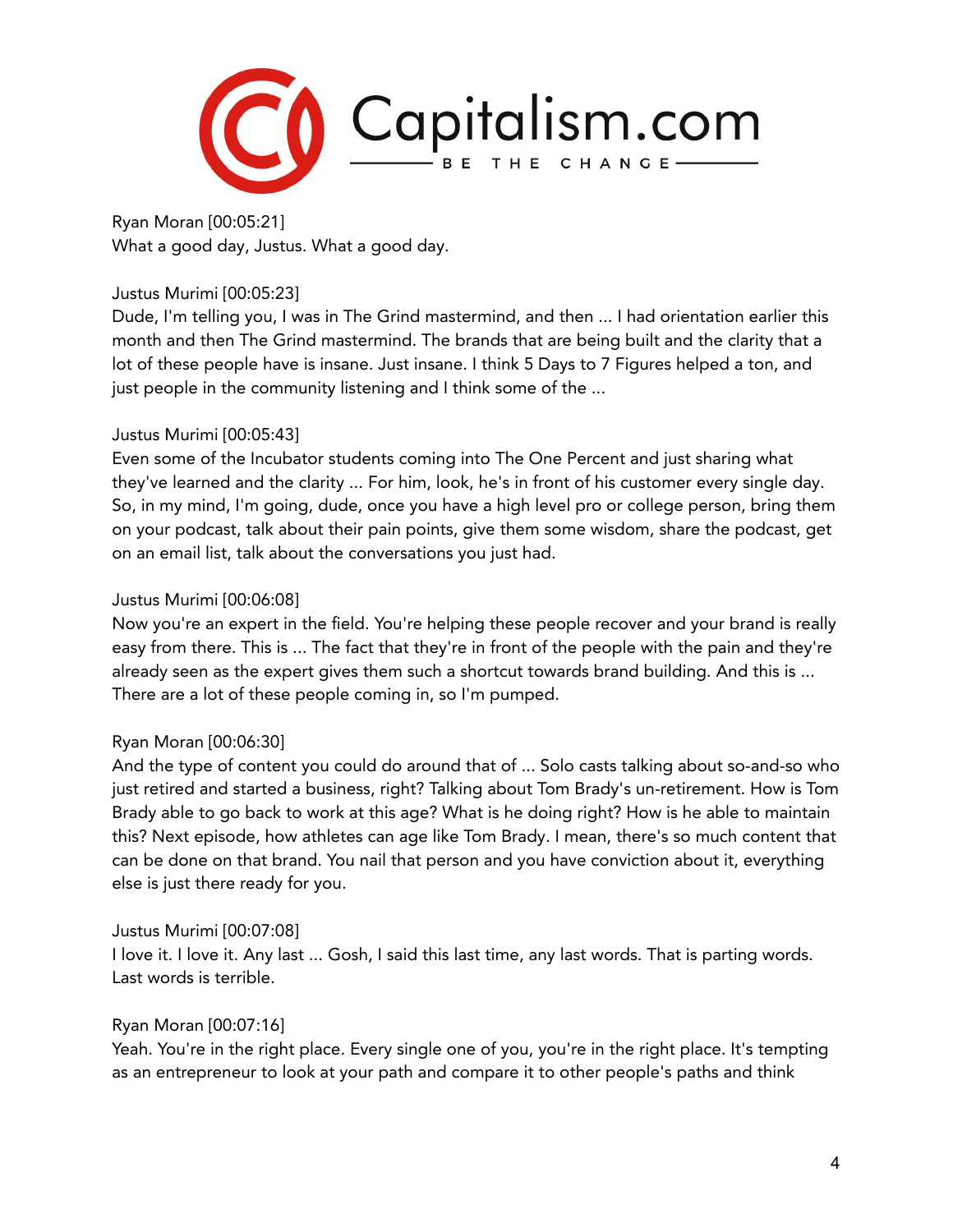

you're in the wrong place. The path you're on is the right path. Go through it, not around it. You're in the right place.

# Ryan Moran [00:07:51]

We've done this before quite a few times. So, where can you find certainty and conviction that you're on the right path towards your seven figure business? That's the game. That's the game, because the minute you're certain about it, it will happen. The minute you are certain about it, you start taking the actions and taking the steps and going in the direction of building it, of doing the right things.

#### Ryan Moran [00:08:32]

You're in the right place. And if you need to outsource your belief to Justus and I for a little bit, that's okay. We can believe hard enough for both of us. You're in the right place. This is the right path. Keep following it. This is fun, Justus.

Justus Murimi [00:08:52] Man, I'm about to punch a hole in this wall.

Ryan Moran [00:08:54] Let's go. Let's punch some holes.

#### Justus Murimi [00:08:55]

Are you kidding? Jeez. Give me some On Switch. I need some Off Switch now just to settle down. This is great. We love you guys. You guys are rock stars. Keep going. Make sure if you got any takeaways today, mention it in the Facebook group, in the community so other people that couldn't make the call today could hear from this and learn from it. And join those masterminds, get on those mastermind calls so you can continue to be a part of the community. Meet often.

#### Ryan Moran [00:09:24]

And someone needs to tag Rose Ivy in a post. Where has Rose been? Where is Rose? I love her brand and she needs to be here.

Justus Murimi [00:09:38] No kidding.

Ryan Moran [00:09:39]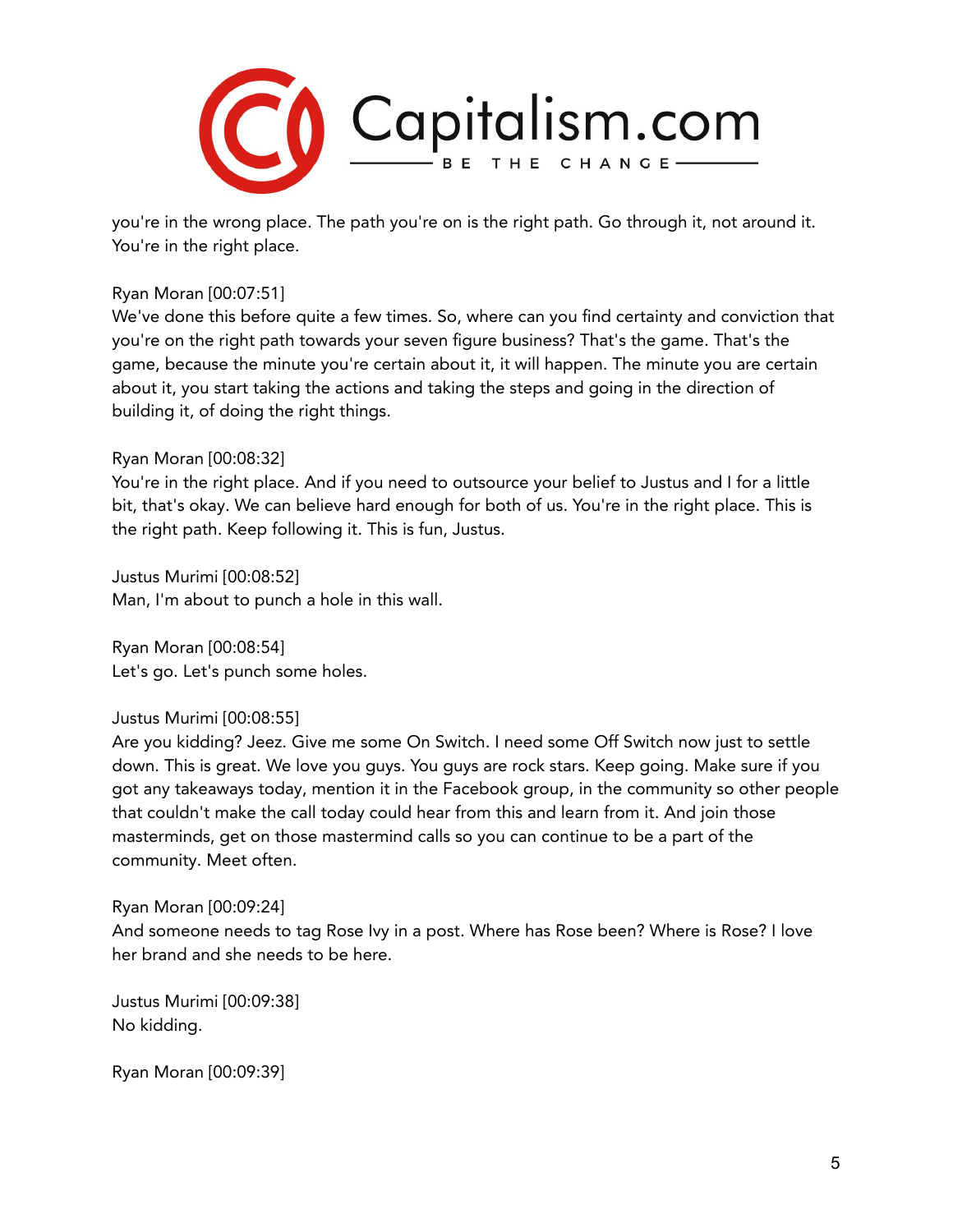

Someone needs to reach out to Rose Ivy and tell her to come back. We like her brand. It's a million dollar business. Let's go.

# Justus Murimi [00:09:49]

Yes. All right. I have even more questions for Ryan, but unfortunately we're out of time. I will talk to you guys later. We love you. Have an amazing day.

# Chris Van Loan [00:10:00]

And now a quick word from Katarina, one of our members from the Capitalism.com community.

# Katarina [00:10:05]

I would definitely join ... I would join One Percent. It is ... There's so much learning to do in there, but you'll get so much business from other people and helping each other with that. And as long as you give, because you have to give to get, right? So that ... If you need help and everything, you've got to figure out, what is it that you can offer?

# Katarina [00:10:25]

Every week I have a goal. Every week I do a give. So, I think all week, what can I give the group? What is ... Even if it's something small, it might be something small, it might be something bigger. But based on what I've been reading this last week, what is it that I can help everybody with? So, figuring out how you can refer somebody to somebody else.

# Katarina [00:10:42]

Whenever someone has ... Like the guy that Christopher [INAUDIBLE 00:10:46] with the spice thing. I said, well, contact Mayra, find out so you can collaborate with each other, and that's the kind of thing that will help you in One Percent. But if you just go in there and sit there and not participate, you're not going to get much out of it.

# Ryan Moran [00:11:02]

If you found value in this podcast and you're ready to go deeper, here are three resources where we can help you. One, you can grab my book 12 Months to \$1 Million on Audible or Amazon. It has over a thousand reviews and it's the playbook to building a seven figure business. Second, you can join our community of entrepreneurs who are following a plan to build a 1% net worth by building businesses and investing the profits.

Ryan Moran [00:11:26]